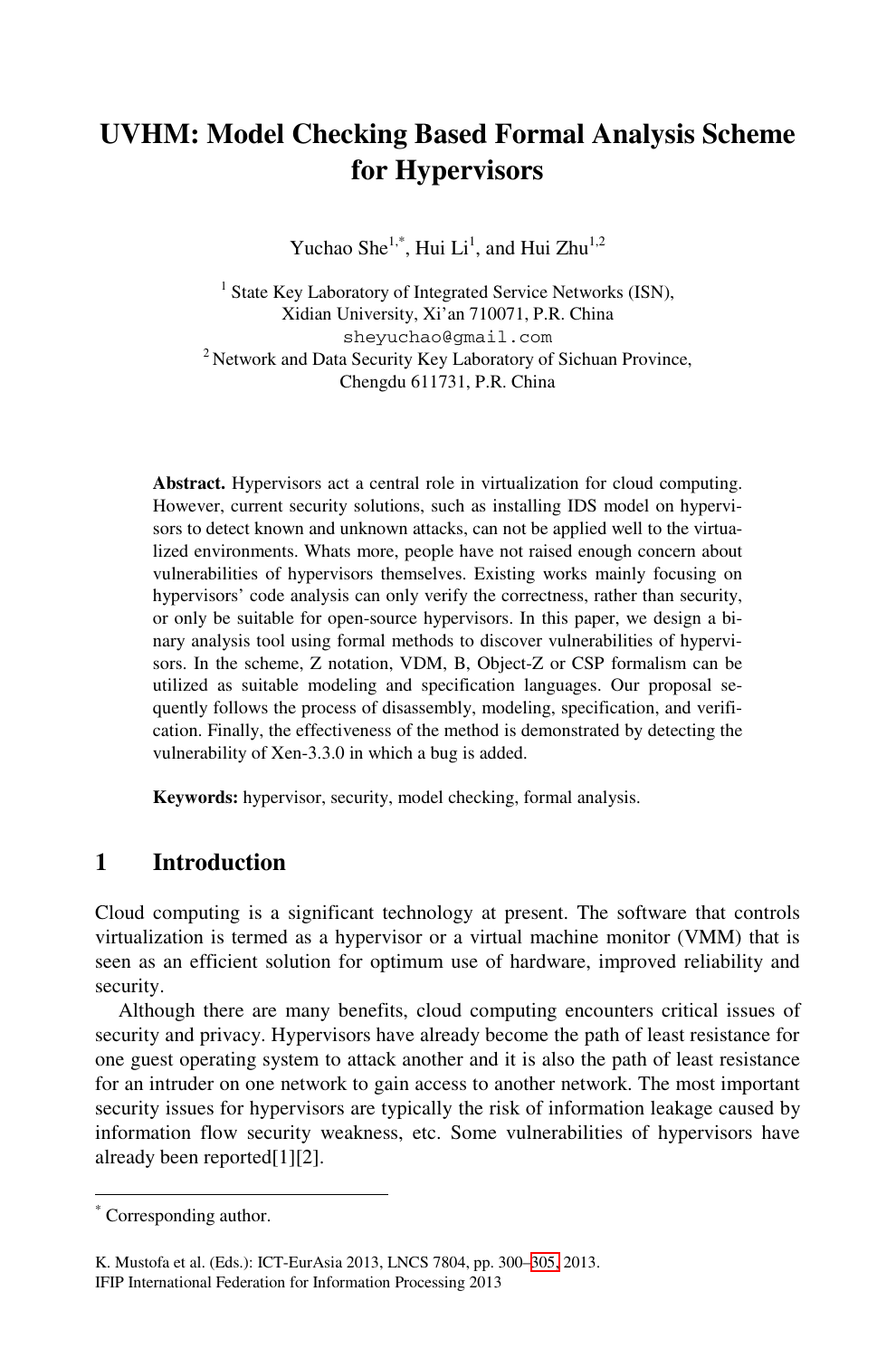**Our Contribution.** In this paper, we propose UVHM to detect vulnerabilities of hypervisors. In order to find as many vulnerabilities in the hypervisors as possible, the evaluation process must include demonstration of correct correspondences between security policy objectives, security specifications, and program implementation. Thus, we could use model checking theory[3][4] to discover vulnerabilities.

**Related Work.** Vulnerability analysis on hypervisors basically remains as a challenge. There are some existing works heavily focusing on code verification and hypervisor analysis. VCC[5] focuses on verifying the correctness of software rather than the security of it. Moreover, it can only verify C language. The Xenon project[6] is only suitable for open-source hypervisors. For Maude[7], the algebraic specification-based approach does not apply to analyze the vulnerabilities of VMMs. The existing models have a lot of limitations and can not pretend to address all of the security requirements of a system. Most of the available model checkers[8][9] use a proprietary input model. In summary, new studies have to be carried out basically starting from scratch.

# **2 Formal Analysis on Hypervisors**

In UVHM, we develop suitable formal models, verification tools and related security policies according to our own needs to conduct more comprehensive studies on different aspects of hypervisor's security. Practical hypervisors' different design, architectures and working mechanisms will lead to different models, security policies, etc.

#### **2.1 Formal Analysis on Binary Code**

The scheme follows the process of disassembling – modeling – specification – verification. The general flow chart of UVHM is shown below.



**Fig. 1.** The Flow Chart of UVHM

We shall first disassemble the hypervisor's binary file, and then formally model definitions of security, capture the behaviours of hypervisor's interfaces with such formal model, and verify the security using self-developed prover under the verification conditions.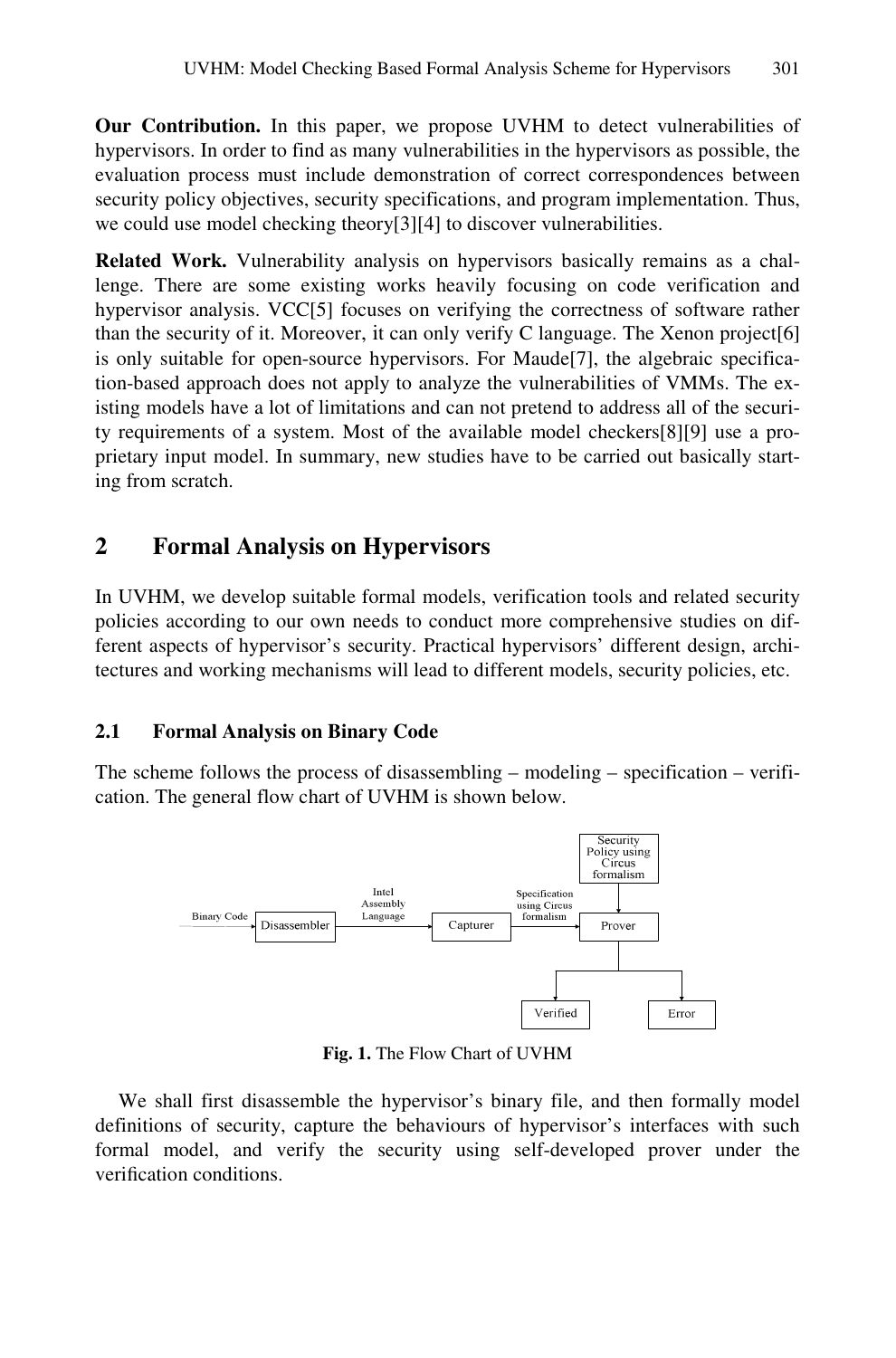# **1) Disassembling**

We present static analysis techniques to correctly disassemble binaries and use at least two different disassemblers. The latter disassembler shall help fulfil some special requests/cases which cannot be handled by the former.

# **2) System Modeling**

- 1. The self-developed formal models are needed. This model should contain the following characteristics: accurate, unambiguous, simple, abstract, easy to understand and only related with security. Only related with security means that the models only pay attention to the security features, and will not involve too many about functions and details of the implementation.
- 2. A great many hypervisors need hardware-assistant virtualization. Thus, we could adopt Z notation, VDM, B, Object-Z or CSP formalism to analyze concurrent process, and choose these formalism to define security. The partial orders of the system can be modelled into a lattice[10]. The most important relationship to be captured is probably the triangular dependency between three major entities from the state space: virtual contexts for guest domains, virtual instruction set processor VCPUs, and virtual interrupts or event channels. The mutual dependence between key components is a common feature in kernel design.

# **3) Specification**

Unambiguous, precise specification of our requirement is needed. Integrality of security policy's specifications need to pay attention to. We could define some special hypercall interface sequences in security policy to identify illegal codes which execute in either guest or host domain and attempt to access another domain without permission.

For inter-domain security infringement, covert channel analysis will be adopted. Meta-flows[11] are combined to construct potential covert channels. Figure 2 shows the scene that the extension of f to mf is supervised by a series of rules. In this framework, we should define illegal flows in the form of information flow sequence, i.e., define the flow security policy.



**Fig. 2.** Framework of Covert Channel Identification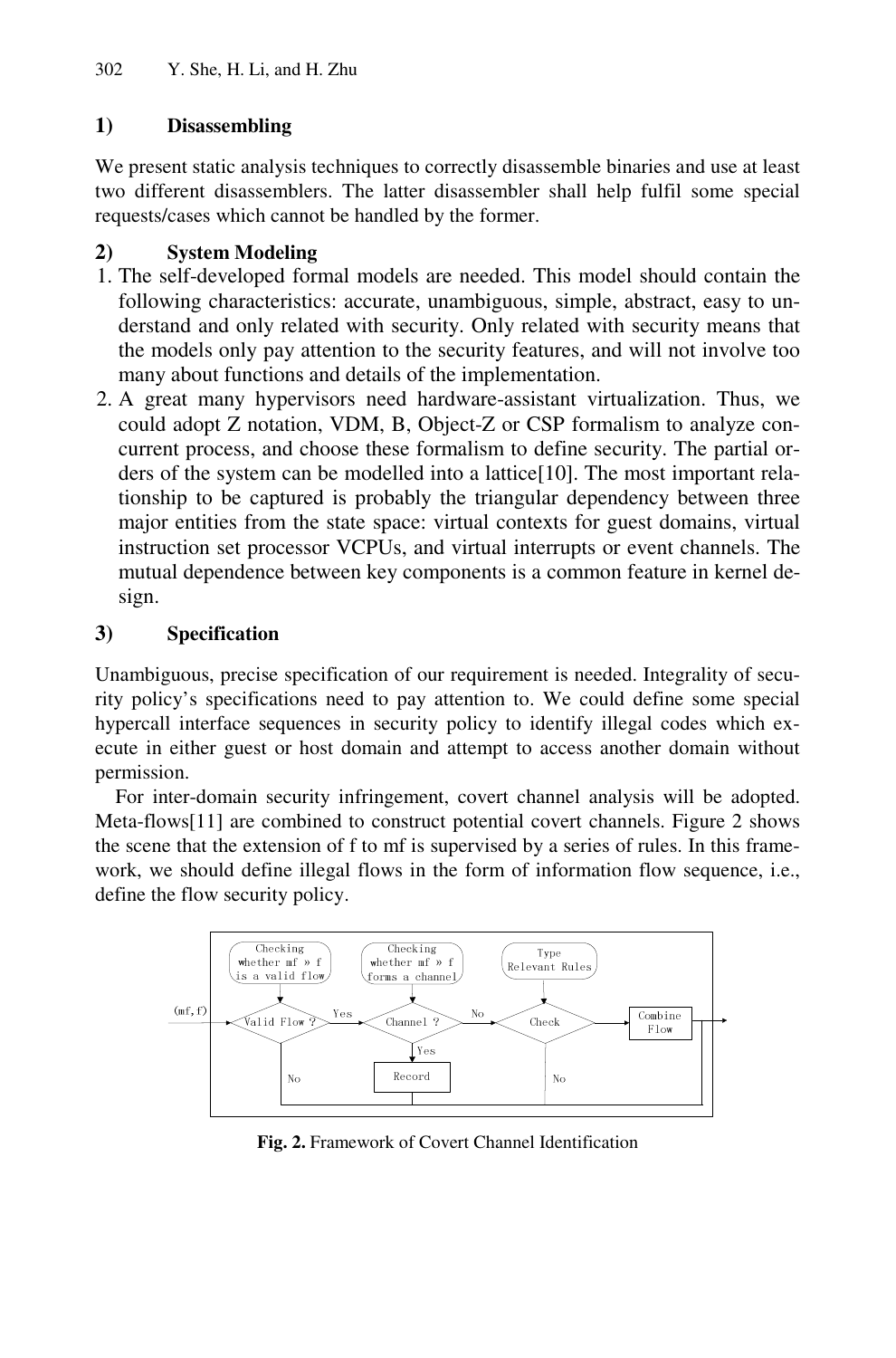#### **4) Verification**

Automated verification of a representative subset will be able to provide some critical insights into the potential difficulties and reveal the approaches that should be avoided.

# **3 System Implementation and Testing**

We choose Xen-3.3.0 as our experimental subject. We use UVHM to verify whether the Xen contains the bug numbered 1492 in Xen's official website.

Before disassembling, we add this bug to Xen and compile it into hypervisor's binary file. Then, we use UVHM to get the whole formal analysis tool.

#### **3.1 Adding the Bug**

Add "free(buf); buf=NULL" to the file "tools/python/xen/lowlevel/acm/acm.c". Xen with the bug above could not detect the installed DEFAULT policy and reports the DEFAULT policy as "None" after initializing XSM-ACM module successfully.

There are two pictures to make a comparison between the installed Xen with the bug and without it.



**Fig. 3.** Comparison Picture

Figure 3A shows that the DEFAULT security policy in the secure Xen is ACM whose version is 1.0, and it could be used as normal. Figure 3B shows that for the vulnerability added Xen, the DEFAULT security policy could not be used.

#### **3.2 Implementation Module**

#### **1) Disassembling**

We use IDA Pro, and BitBlaze to disassemble acm.o file. We could build up our models through analyzing the assembly language they gives us.

#### **2) Modeling**

What we concern about is whether the buffer where ACM policy loaded in is 'NULL' after the XSM-ACM module was initialized successfully.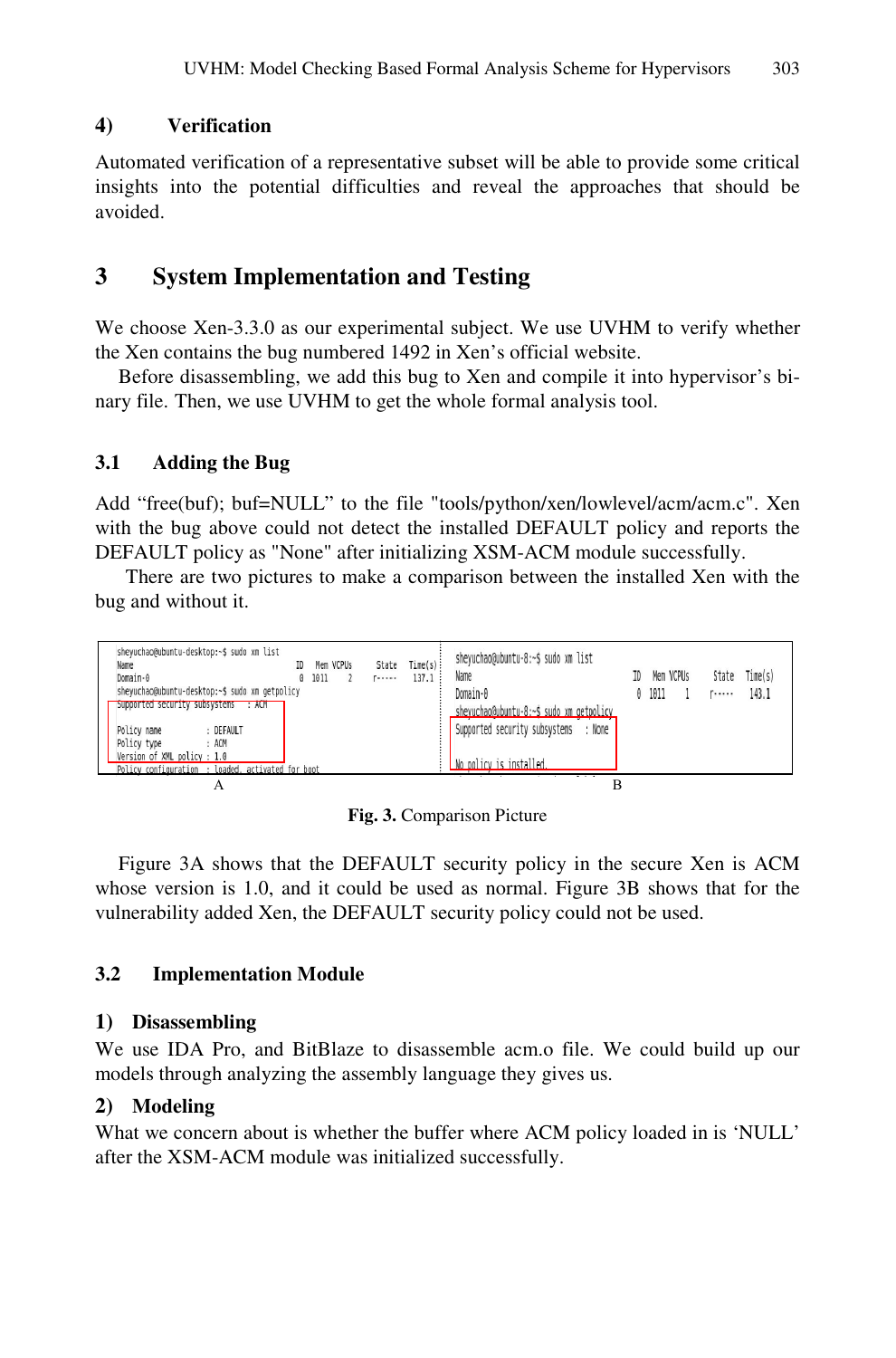Only several states that related with the buffer's state are being defined. We don't capture assignment instructions' behaviors which appeared in the assembly code which have nothing to do with the buffer's state.

#### **3) Specification**

If the buffer is 'NULL', of course, there is no policy could be used. We define this situation as a vulnerability. If not, the bug which the Xen contains is not the one defined above. Thus, we can define the following secure policy:

1) The buffer is 'NULL': This is a vulnerability caused by some wrong operations to the buffer, flag  $= 1$ ;

2) The buffer is not 'NULL': Success, flag =  $0$ .

#### **4) Verification**

Combining the model and specification together, we can get the tool. The input variables and relations among these variables can be regarded as an initial state. Based on the different range of the variables, the branch conditions will send them to different states. We could judge whether this is the vulnerability we defined through detecting the value of the flag. The following chart shows the visible model of the assembly code.



**Fig. 4.** The Visible Model

Now, the binary analysis tool is accomplished. We could use this tool to detect Xen hypervisors whether contains the vulnerability or not.

### **3.3 System Testing and Results Analysis**

First, we disassemble the acm.o binary file. According to the assembly code and the defined model, we then sequently input needed variables or relations between them after analyzing the semantics of its assembly code.

1) For Xen with the bug, we input the following information after analysis:  $x_1$ handle=32,  $x_0$  =1, buf != NULL, errno != EACCES. The system's report tells us this Xen contains the vulnerability we defined in the secure policy.

2) For Xen without the bug, we input the information: x\_handle=6, x\_op=-9, buf != NULL, errno != EACCES. The report says this Xen doesn't contain the vulnerability we defined.